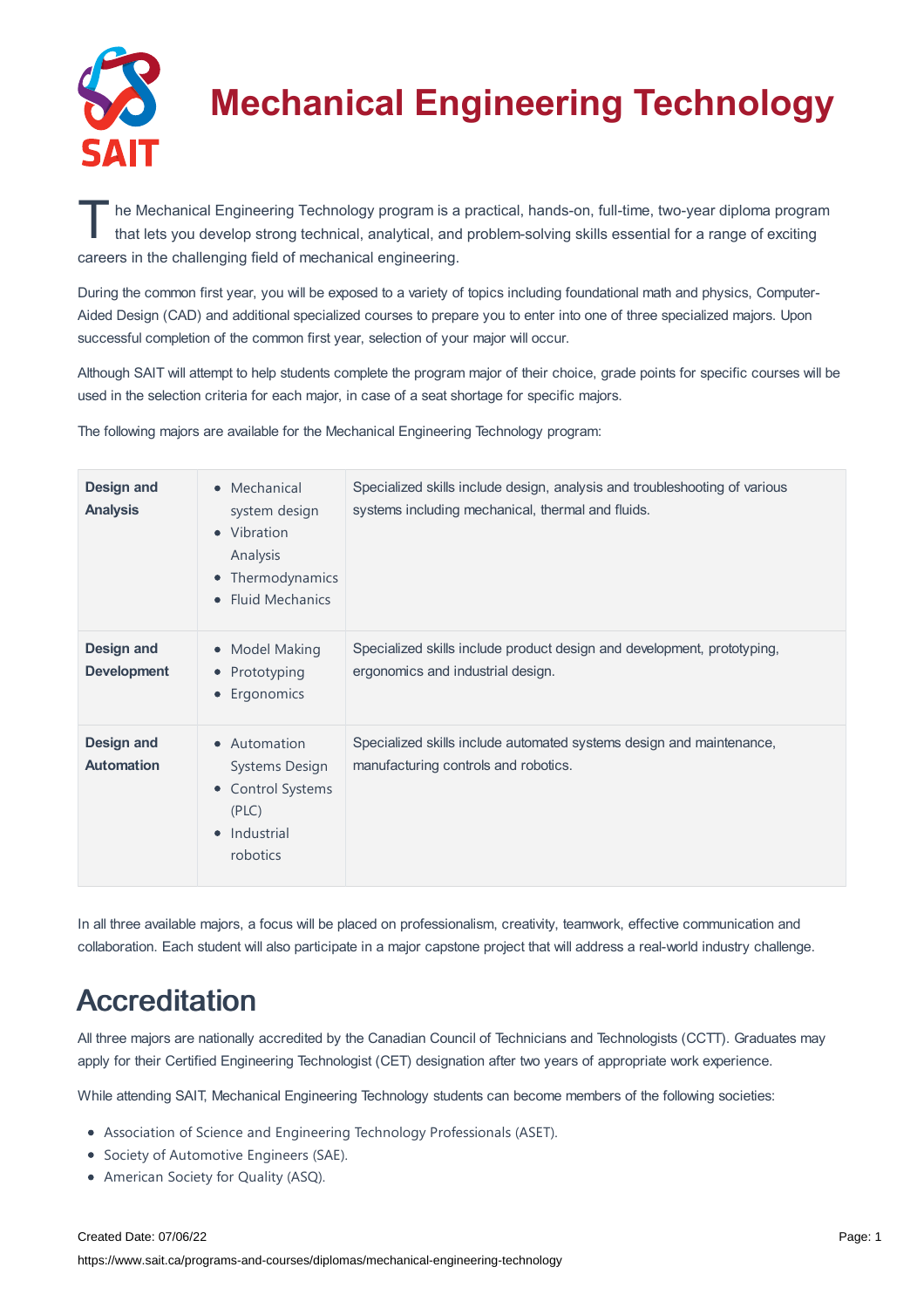## **Credential**

After successfully completing this program, graduates will receive a SAIT diploma in either:

- Mechanical Engineering Technology Design and Analysis
- Mechanical Engineering Technology Design and Development
- Mechanical Engineering Technology Design and Automation

### Admission requirements

#### Admission dates

Applications are accepted until the program start date but are subject to change.

- **Fall 2022 start:** applications are accepted from Oct. 6, 2021.
- **Winter 2023 start:** applications are accepted from March 30, 2022.

#### Program requirements

Completion of the following courses or equivalents:

- At least 60% in Math 30-1 or Pure Math 30, or at least 75% in Math 30-2, AND,
- At least 60% in English Language Arts 30-1 or English Language Arts 30-2, AND,
- At least 60% in Physics 20 and Chemistry 20, or at least 60% in Science 30.

All applicants must demonstrate English language [proficiency](https://www.sait.ca/admissions/before-you-apply/english-proficiency) prior to admission, including students educated in Canada.

SAIT accepts high school course [equivalents](https://www.sait.ca/admissions/before-you-apply/high-school-course-equivalencies) for admission. If you don't meet the requirements, consider Academic [Upgrading.](https://www.sait.ca/programs-and-courses/academic-upgrading)

SAIT evaluates international documents for admissions. After you've applied, consider our [international](https://www.sait.ca/admissions/after-you-apply/international-document-assessment) document assessment service if your education is from outside of Canada. SAIT may also accept courses completed at certain international postsecondary institutions. Find more information [here.](https://www.sait.ca/admissions/after-you-apply/international-institution-academic-partnerships)

#### Direct entry: Four-step process

**Step 1:** Read the program information to see the qualities needed for student success.

**Step 2:** Ensure that you meet all of the admission requirements listed above.

**Step 3:** [Apply](https://www.sait.ca/admissions/apply) and submit your [transcripts](https://www.sait.ca/admissions/after-you-apply/transcripts-and-supporting-documents) and/or anticipated final grades.

Admission will be extended on a first-qualified, first-offered basis until the program is full.

**Step 4:** Log in to [mySAIT.ca](http://www.mysait.ca/) to check your admission status and monitor changes to your [application](https://www.sait.ca/admissions/after-you-apply/tracking-your-application) status.

Failure to meet anticipated final grades will result in offers being rescinded.

## Costs 2022/23

#### Domestic tuition and fees

Cost per credit: \$190

| Year | <b>Number of semesters</b> | <b>Tuition fees</b> | <b>SAIT fees</b> | Saitsa fees* | Total   |
|------|----------------------------|---------------------|------------------|--------------|---------|
|      |                            | \$5,700             | \$916            | \$553        | \$7,169 |

Created Date: 07/06/22

https://www.sait.ca/programs-and-courses/diplomas/mechanical-engineering-technology